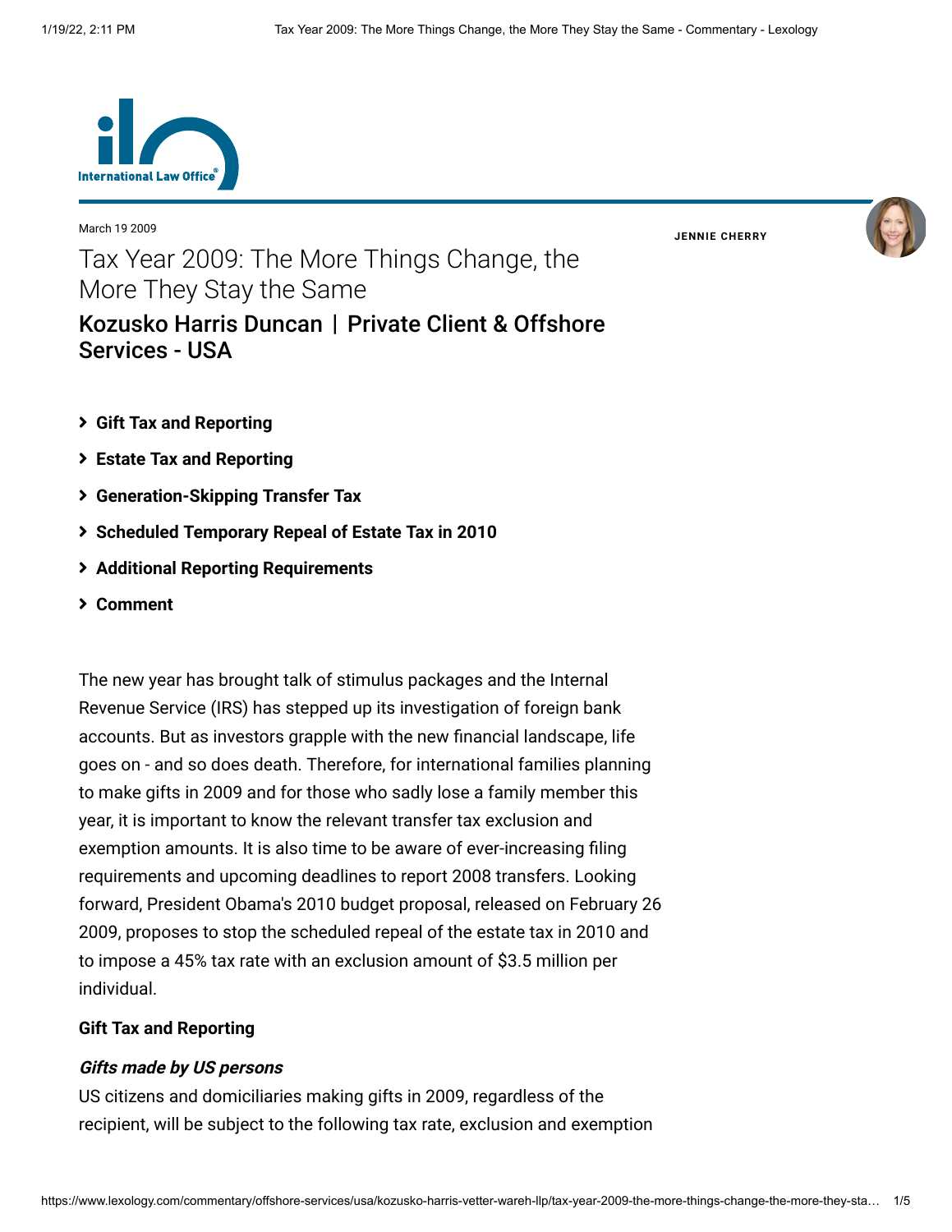amounts:

- $\bullet$  top tax rate 45%;
- annual exclusion from gift tax \$13,000;
- annual exclusion for gifts to a non-US citizen spouse \$133,000; and
- gift tax unified credit \$345,800 (this lifetime credit exempts \$1 million from gift tax).

Gifts in excess of the annual exclusion amount and those which a US person elects to split with a US spouse are to be reported on a gift tax return, Form 709. For 2008 gifts (subject to an annual exclusion amount of \$12,000 or \$128,000 for gifts to a non-citizen spouse), the gift tax return is due on April 15 2009.

## **Gifts received from non-US persons**

US persons who received gifts in excess of \$100,000 from non-US persons in 2008 must remember to file Form 3520 to report receipt of the gifts, even though no tax is due. This return is due on the same date as the US gift recipient's income tax return is due - generally April 15, but including extensions. The same will be true for such gifts received in 2009.

## **Gifts of US situs real property and tangibles**

Non-US persons are subject to US gift tax only on gifts of US real property and US situs tangible personal property (for further details please see the [Overview \(March 2008\)\)](http://www.internationallawoffice.com/Newsletters/detail.aspx?g=559c31e6-a3f7-4cd8-9340-e15e6c077bb2).

## <span id="page-1-0"></span>**Estate Tax and Reporting**

## **Estates of US decedents**

A tax on the worldwide value of a US decedent's estate is still in effect for US persons dying in 2009. This tax is levied on the estate of a US citizen, regardless of where the decedent was living at the time of death. The relevant rate, credit and exemption amounts are a top tax rate of 45% and an estate tax unified credit of \$1,455,800 (this credit exempts \$3.5 million from estate tax, but any use of the gift tax credit during the person's lifetime decreases the amount exempted from estate tax).

An estate tax return, Form 706, is due nine months from the date of death (for a detailed discussion of when a decedent will be considered [domiciled in the United States at death, please see the Overview \(March](http://www.internationallawoffice.com/Newsletters/detail.aspx?g=559c31e6-a3f7-4cd8-9340-e15e6c077bb2)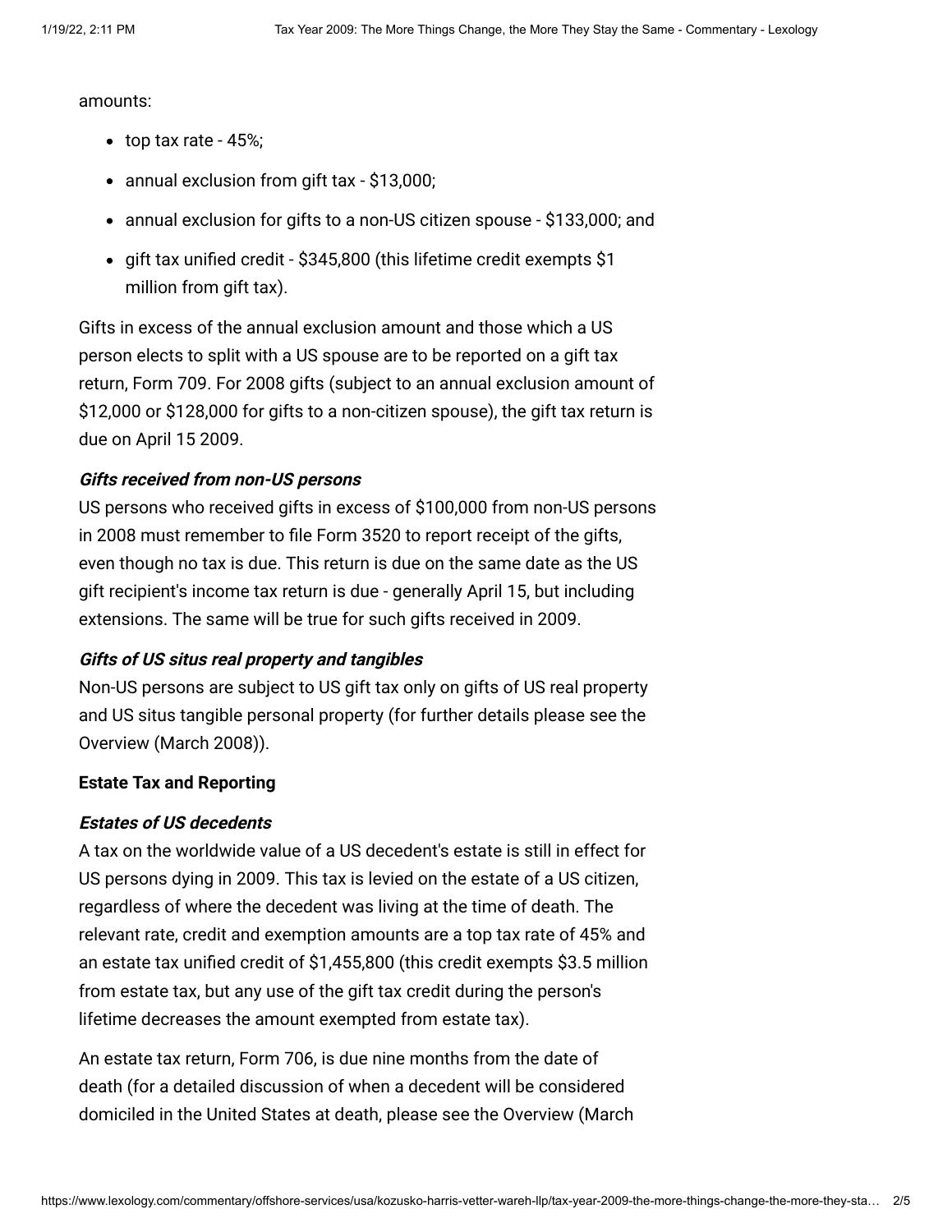#### [2008\)\).](http://www.internationallawoffice.com/Newsletters/detail.aspx?g=559c31e6-a3f7-4cd8-9340-e15e6c077bb2)

## **Estates of non-US decedents owning US situs property**

Estates of non-US persons who die owning US situs property must file Form 706-NA. For estate tax purposes, US situs property includes stock in US companies, in addition to US situs real property and tangibles also subject to the gift tax. The credit against estate tax for a non-US decedent shelters only \$60,000 from estate tax.

## <span id="page-2-0"></span>**Generation-Skipping Transfer Tax**

US citizens and domiciliaries who make a transfer to a person two or more generations below that of the transferor (a 'skip person'), no matter whether such transfer is made during life or at death, are subject to a generationskipping transfer (GST) tax in addition to any gift or estate tax that may be due. A transfer by a non-resident alien can also be subject to GST tax if it is subject to US estate or gift tax. A GST tax exemption of \$3.5 million for tax year 2009 (\$2 million for tax year 2008) is available to both US and non-US transferors. For 2008 and 2009 the GST tax is calculated at a flat rate of 45%.

## <span id="page-2-1"></span>**Scheduled Temporary Repeal of Estate Tax in 2010**

Under the Tax Relief Reconciliation Act 2001 the estate tax and generationskipping transfer tax are scheduled for repeal only in 2010. The act does not repeal the gift tax, but does reduce the maximum marginal gift tax rate to the top income tax rate. However, under the sunset provision of the act, on January 1 2011 the estate, gift and generation-skipping transfer tax provisions are scheduled to revert to those in effect prior to the act (ie, a credit that will shelter \$1 million from transfer and generation-skipping transfer tax and a maximum tax rate of 55%, plus a 5% estate tax surcharge on certain large estates). The exemption from generation-skipping transfer tax would be indexed for inflation. President Obama's 2010 budget proposal, released on February 26 2009, proposes to stop the scheduled repeal of the estate tax and to continue the top transfer rate of 45% and the unified credit that shelters \$3.5 million from estate tax.

## <span id="page-2-2"></span>**Additional Reporting Requirements**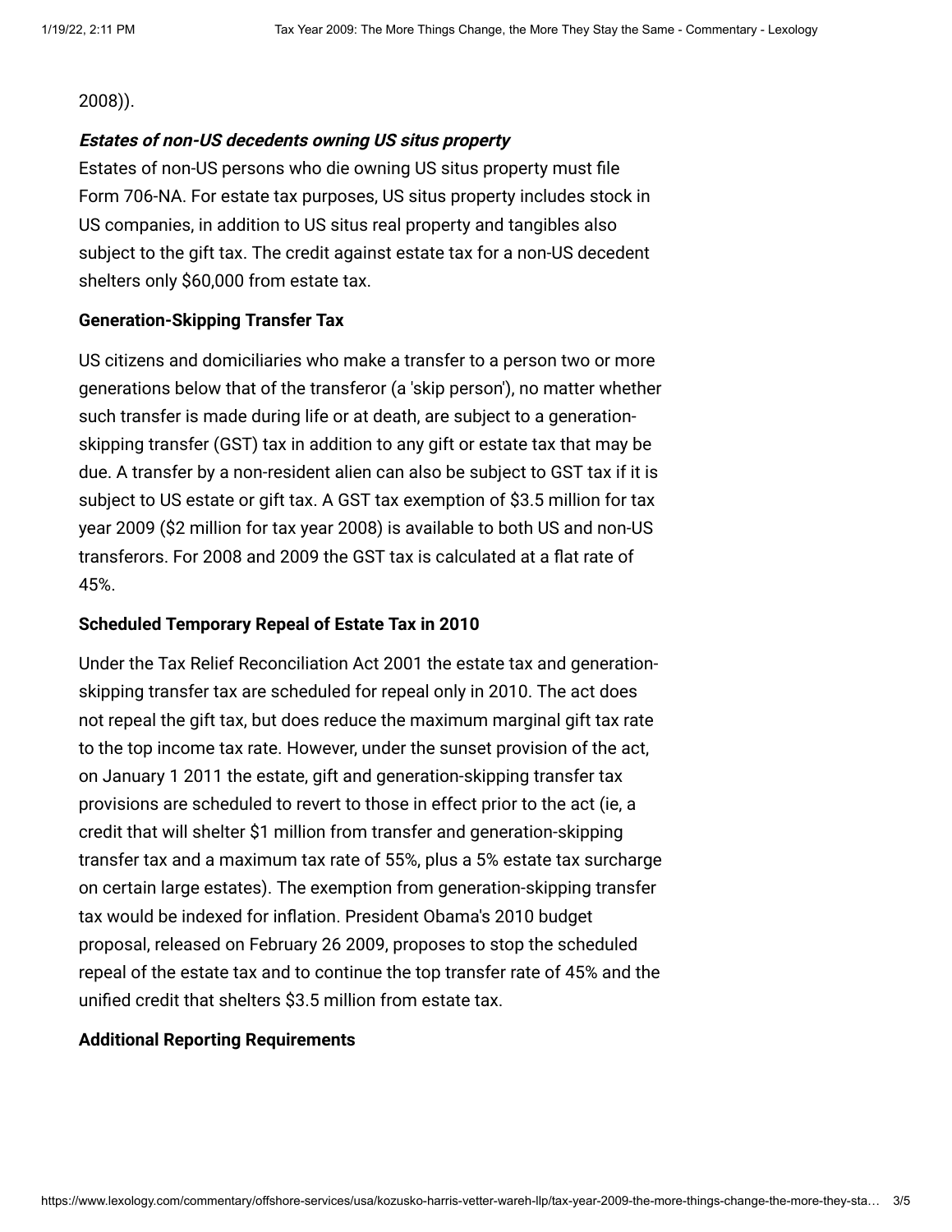Reporting requirements have increased in recent years and this trend is unlikely to change direction with the financial crisis and increased scrutiny of foreign accounts and investments. Family advisers will want to prepare clients who become US resident for these reporting requirements if they are likely to retain foreign holdings (for a discussion of the green card and substantial presence tests used to determine residency for US income tax purposes, please see the [Overview \(March 2008\)\)](http://www.internationallawoffice.com/Newsletters/detail.aspx?g=559c31e6-a3f7-4cd8-9340-e15e6c077bb2). All forms are available on the IRS website at [www.irs.org](http://www.irs.org/). Relevant filings include:

- Form 3520 Annual Return to Report Transactions with Foreign Trusts and Receipt of Certain Foreign Gifts, due on the date that the taxpayer's individual income tax return is due (generally April 15), including extensions;
- Form 3520-A Annual Information Return of Foreign Trust with a US Owner, generally due March 15;
- Form 5471– Information Return of US Persons with Respect to Certain Foreign Corporations, attached to and filed with the taxpayer's income tax return;
- Form 8621 Return by a Shareholder of a Passive Foreign Investment Company or Qualified Electing Fund, attached to and filed with the taxpayer's income tax return;
- Form 8865 Return of US Persons with Respect to Certain Foreign Partnerships, attached to and filed with the taxpayer's income tax return;
- Form 926 Return by a US Transferor of Property to a Foreign Corporation, filed with the taxpayer's income return;
- Form 8832 Entity Classification Election, often filed for a foreign company to elect disregarded entity status; thus, the tax responsibility flows through to the owner so that there is no tax at the company level;
- Form 8858 Information Return of US Persons with Respect to Foreign Disregarded Entities, filed with the taxpayer's income tax return;